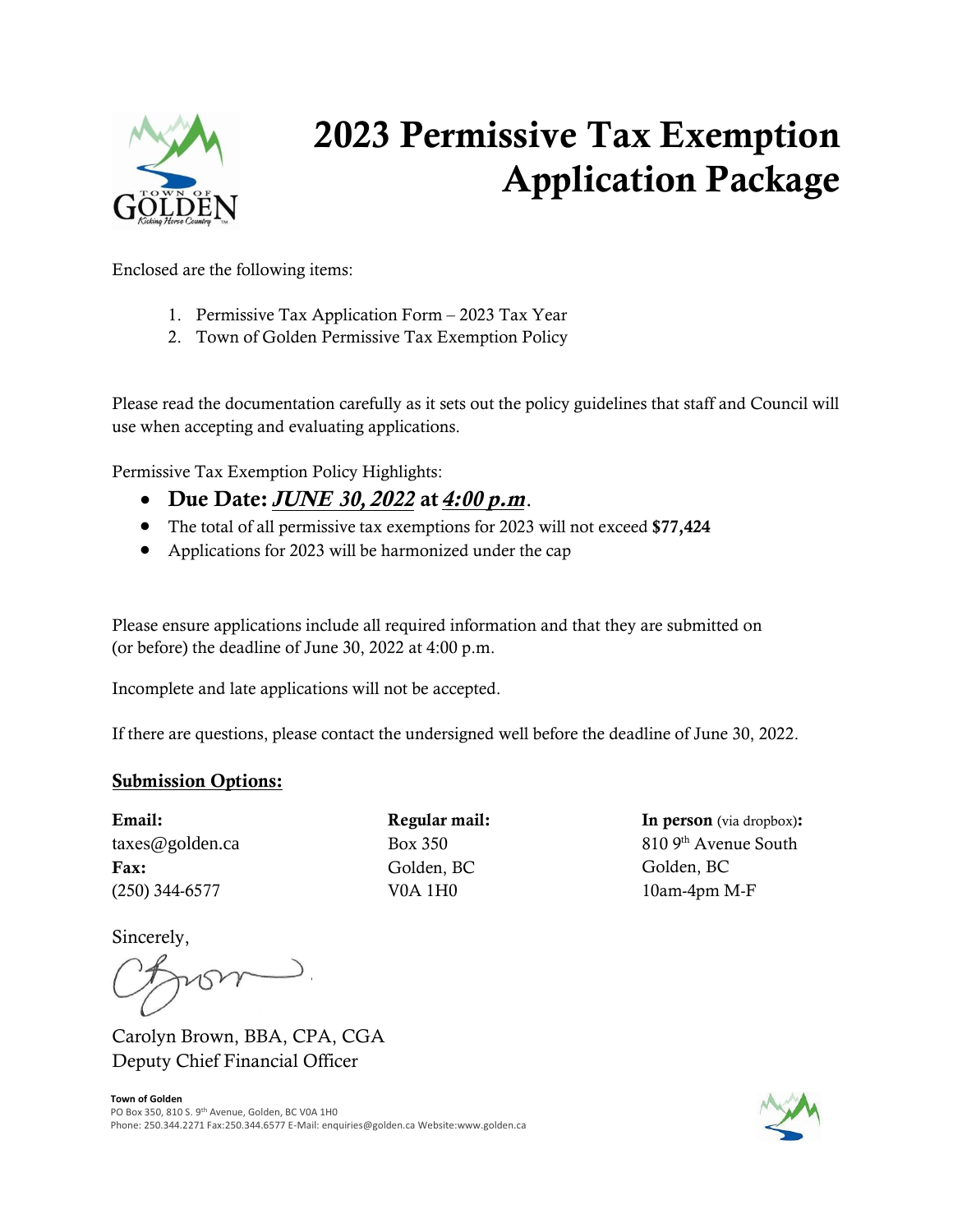

# **Town of Golden**

# **Application for Permissive Tax Exemption** 202**3**

by Not-For-Profit, Charitable Organizations, and Places of Worship

### **Application Deadline: JUNE** 30, 202**2**

- **Checklist** The following items **must** accompany completed application forms:
	- Current list of Board of Directors or Executive of the Organization
	- Copy of the most recent fiscal year-end Financial Statements including Balance Sheet and Income Statement. Financial Statements must contain complete information for the organization including: funding received from such sources as government employment grants, lottery funds, or proceeds from fund raising events.
	- A budget for the year for the tax exemption is requested (most recent) must be submitted in a format consistent with your financial statements (income statement).
	- Scale drawing of the Property, which includes Building(s), parking lots, playgrounds, fields, etc.
	- Copy of the Lease Agreement if the applicant does not own the property
	- **Q** Copy of Caretakers Agreement, if applicable
- $\triangleright$  Applicants may be requested, at Council's request, to make a formal presentation of their application
- $\triangleright$  Applicants will be notified by letter as to Council's decision of the permissive taxation request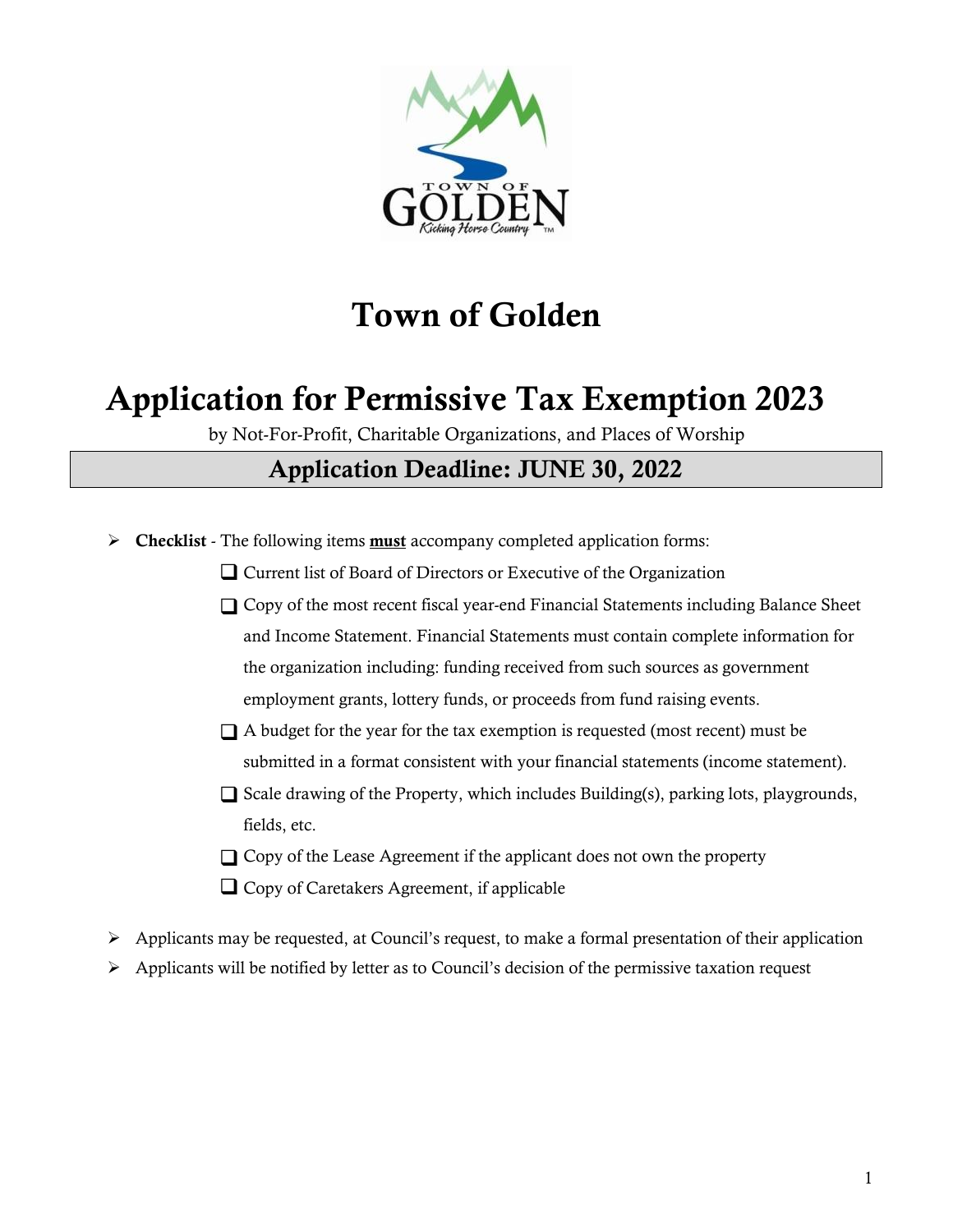

## **Application Form Permissive Tax Exemption 20**2**3**

|                            | <b>ORGANIZATION INFORMATION</b>                                                                                                              |                                                       |                   | PLEASE PRINT LEGIBLY         |  |
|----------------------------|----------------------------------------------------------------------------------------------------------------------------------------------|-------------------------------------------------------|-------------------|------------------------------|--|
|                            |                                                                                                                                              |                                                       |                   |                              |  |
|                            |                                                                                                                                              |                                                       |                   |                              |  |
|                            |                                                                                                                                              |                                                       |                   |                              |  |
|                            |                                                                                                                                              |                                                       |                   |                              |  |
|                            |                                                                                                                                              |                                                       |                   |                              |  |
|                            | Is your organization registered as a Provincial Society?                                                                                     |                                                       | $L$ YES           | $\Box$ NO                    |  |
| If YES:                    |                                                                                                                                              |                                                       |                   |                              |  |
|                            | Is your organization registered as a Federal Charitable Organization? $\Box$ YES                                                             |                                                       |                   | $\overline{\phantom{a}}$ INO |  |
| If YES:                    |                                                                                                                                              |                                                       |                   |                              |  |
|                            |                                                                                                                                              |                                                       |                   |                              |  |
|                            |                                                                                                                                              |                                                       |                   |                              |  |
|                            | Nature of your Organization:                                                                                                                 |                                                       |                   |                              |  |
|                            | (Please tick any boxes that apply to your organization. Please see appendix at the end of the application for definitions of the categories) |                                                       |                   |                              |  |
|                            | Special Needs/Supportive Housing                                                                                                             | Educational Facilities                                |                   | Affordable Housing           |  |
|                            | Social Services Properties                                                                                                                   | Athletic or Recreational Facilities Place for Worship |                   |                              |  |
| Arts & Cultural Facilities |                                                                                                                                              | Space for Community<br>Development Organizations      |                   |                              |  |
|                            | How many Employees does your society/charity employ in Golden?                                                                               |                                                       |                   |                              |  |
|                            | Are there local Volunteers? □ YES                                                                                                            | $\square$ NO                                          | If YES, how many? |                              |  |
|                            | Membership and/or number of patients/residents:                                                                                              |                                                       |                   |                              |  |
|                            | a. Indicate total number of members in your organization.                                                                                    |                                                       |                   |                              |  |
|                            | b. Of this number of members, how many have paid memberships?                                                                                |                                                       |                   |                              |  |
| <b>OR</b>                  | c. Indicate total number of patients or residents utilizing the property. _______                                                            |                                                       |                   |                              |  |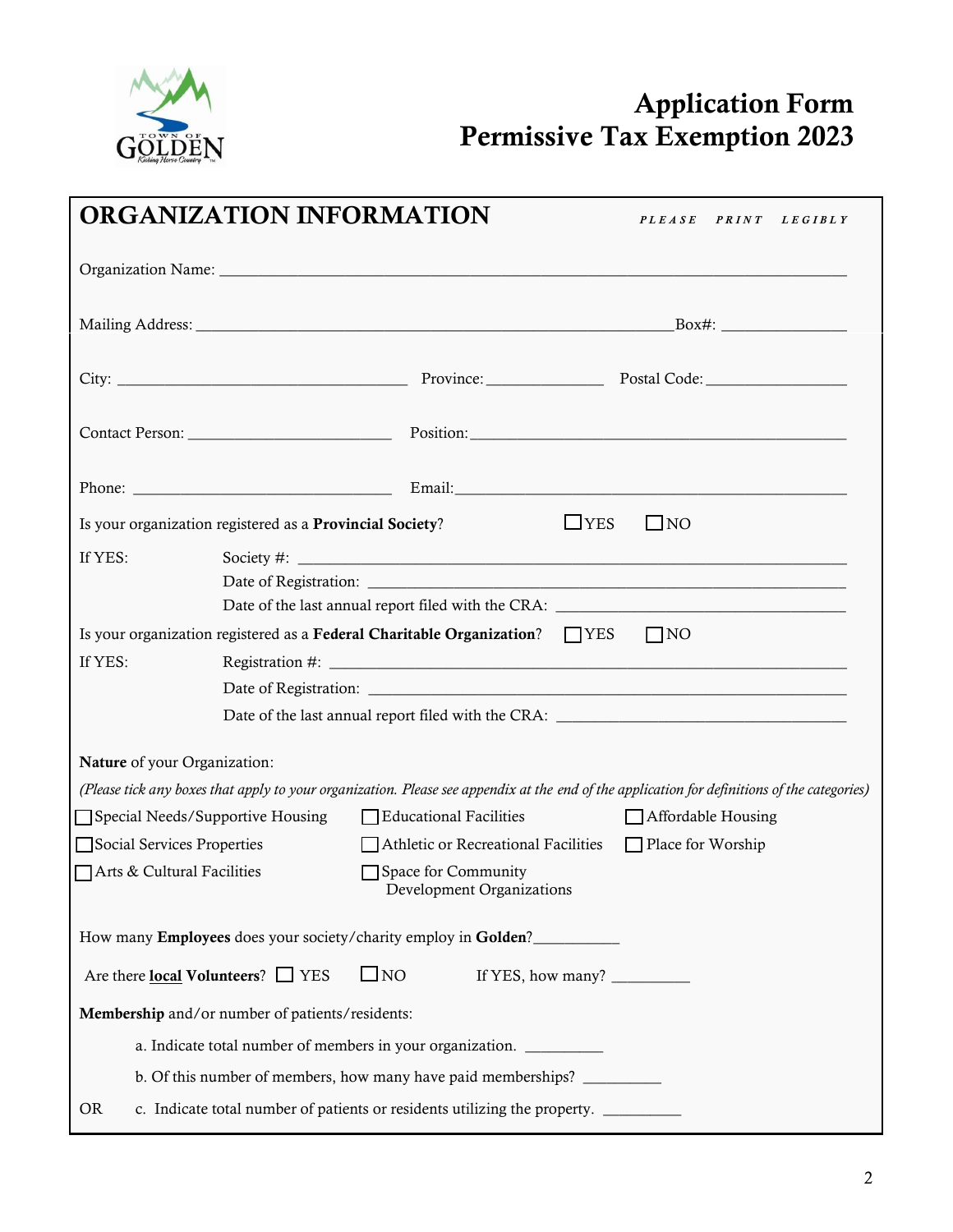

### **ORGANIZATION INFORMATION CONT...** PLEASE PRINT LEGIBLY

Please provide the following information in point form. *(Please include additional sheeets if required)*

a. Briefly describe the goals/purpose(s) of the organization, and how the property is used to accomplish these goals/purpose(s)?

b. Describe the **services and activities** provided by your organization and how they provide a **benefit** to the community.

Please provide an estimated number of residents the tax exception will benefit in the following categories:

| a. Specific Group | b. Broad Range of Residents:     |   |  |  |
|-------------------|----------------------------------|---|--|--|
| Group Name:       | Town of Golden Residents         |   |  |  |
|                   | CSRD Area A Residents            |   |  |  |
|                   | <b>Other Community Residents</b> | # |  |  |
|                   |                                  |   |  |  |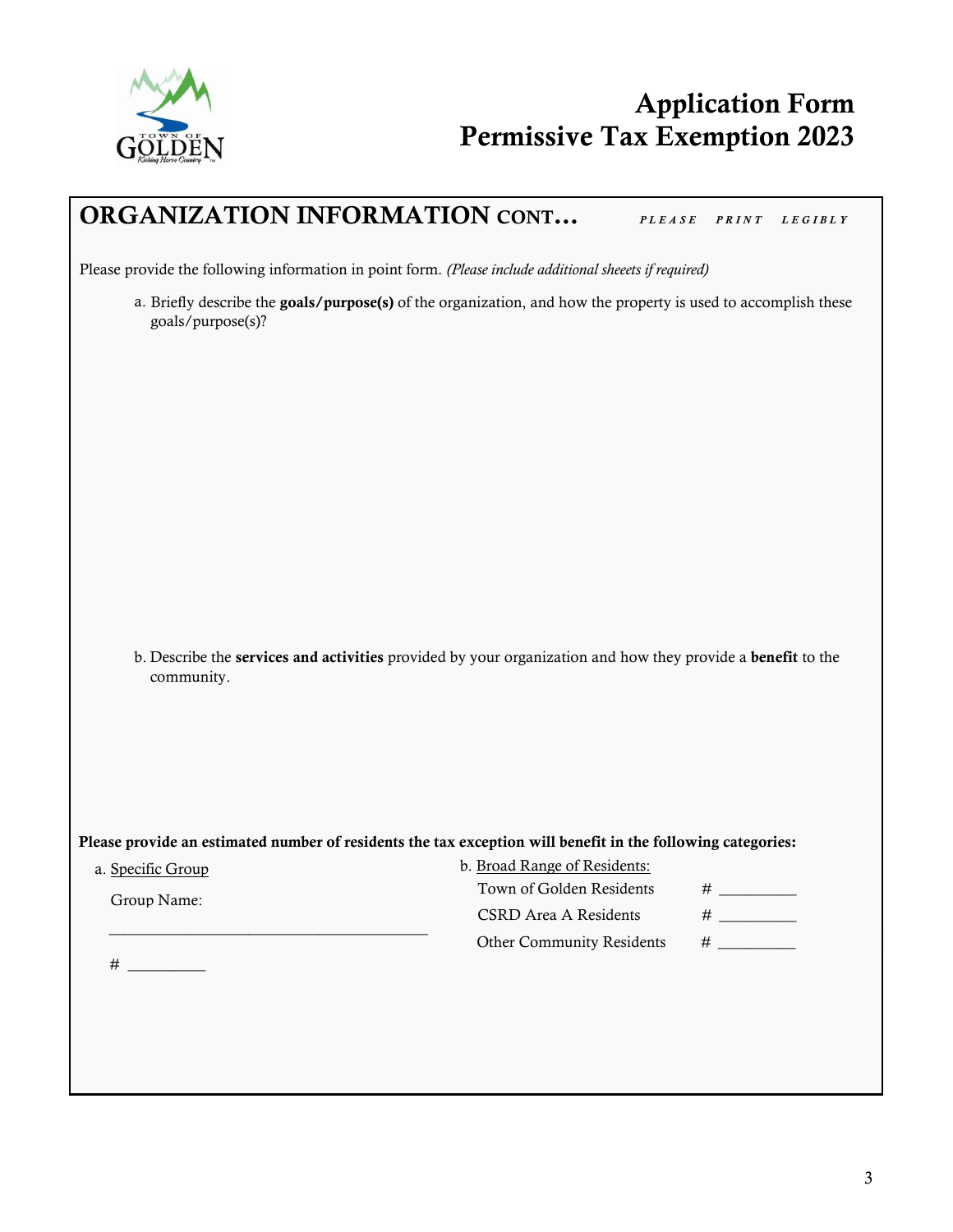

## **Application Form Permissive Tax Exemption** 202**3**

|         | <b>PROPERTY INFORMATION</b><br><i>PLEASE</i><br>$P \, R \, I \, N \, T$<br>L E G I B L Y                                                                                                                            |  |  |  |  |
|---------|---------------------------------------------------------------------------------------------------------------------------------------------------------------------------------------------------------------------|--|--|--|--|
|         | <b>Civic Address</b> of Property Owned/Leased, by applicant:                                                                                                                                                        |  |  |  |  |
|         | Property Legal Description:                                                                                                                                                                                         |  |  |  |  |
|         |                                                                                                                                                                                                                     |  |  |  |  |
|         |                                                                                                                                                                                                                     |  |  |  |  |
|         | Is your organization the registered owner? $\Box$ YES<br>$\Box$ NO                                                                                                                                                  |  |  |  |  |
| If NO:  | Does your organization have a lease with the property owner which covers a 12 month calendar year?<br>$\Box$ YES<br>(January - December 2021)<br>$\Box$ NO                                                          |  |  |  |  |
|         | If YES:<br>Please attach a copy of your lease.                                                                                                                                                                      |  |  |  |  |
|         |                                                                                                                                                                                                                     |  |  |  |  |
|         | Number of parking spaces: Gravel_________ Blacktop_________ Undeveloped_________                                                                                                                                    |  |  |  |  |
|         | Is any part of the building or of the property used or rented by commercial or private operators or by any group other<br>than your organization? $\Box$ YES<br>$\Box$ NO                                           |  |  |  |  |
| If YES: | Please attach a list of other activities on your property (i.e. Daycare centre, catering and hall rental, thrift shop).<br>We require the following for each activity (Please attach additional pages as required): |  |  |  |  |
|         | _________ Hours per day and/or days of week of operation                                                                                                                                                            |  |  |  |  |
|         | Fee or charge                                                                                                                                                                                                       |  |  |  |  |
|         | <b>Example 1</b> Approximate number of participants                                                                                                                                                                 |  |  |  |  |
|         | Is the activity operated by the registered owner or by an outside organization?                                                                                                                                     |  |  |  |  |
|         | $\Box$ NO<br>Does a caretaker live on the property?<br>$\Box$ YES                                                                                                                                                   |  |  |  |  |
| If YES: | Please attach a caretaker's <b>agreement</b> that specifies rent free accommodation in exchange for service.                                                                                                        |  |  |  |  |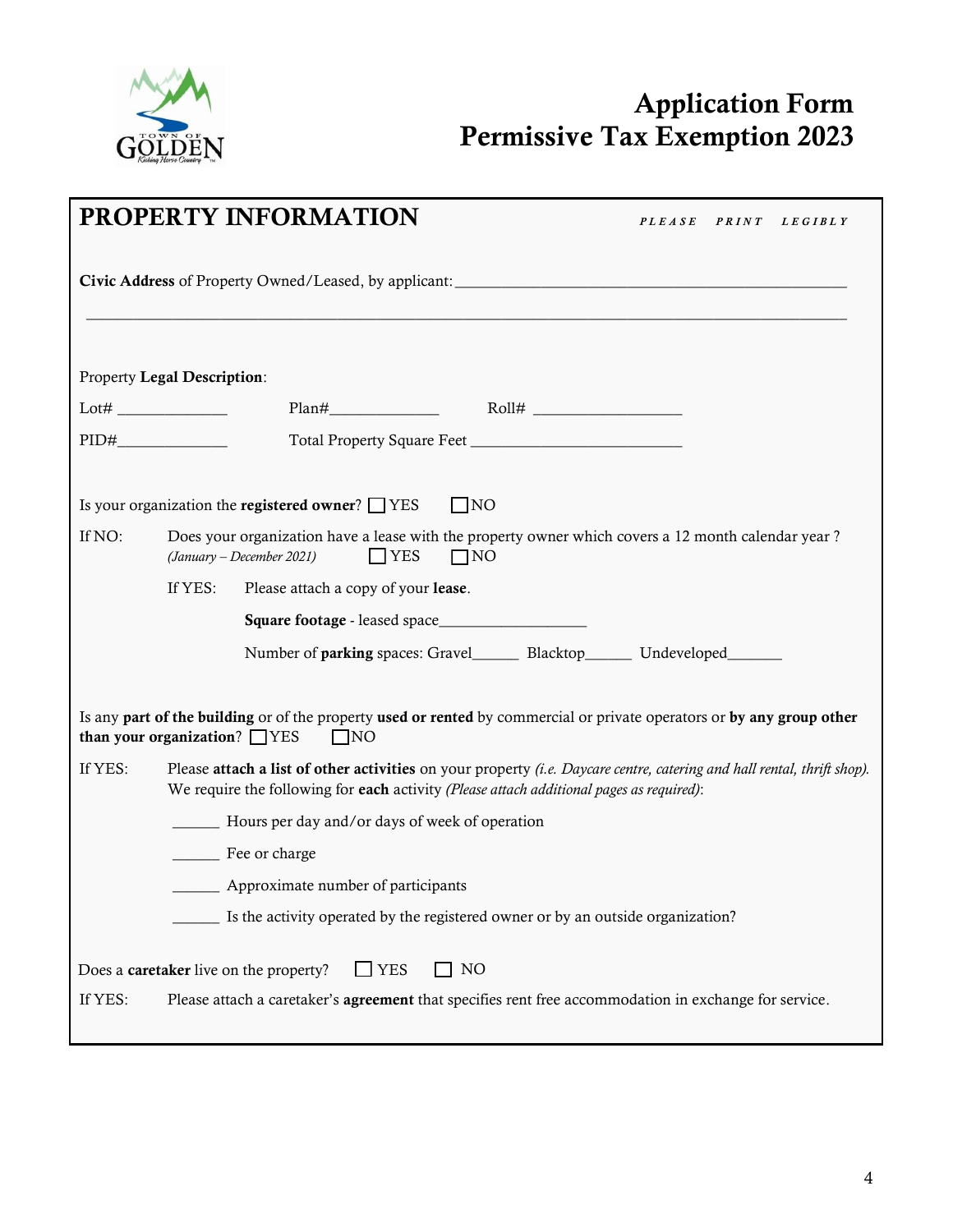

## **Application Form Permissive Tax Exemption** 202**3**

| <b>FINANCIAL INFORMATION</b>                                |           | <b>PLEASE</b> | <b>PRINT</b> | L E G I B L Y |
|-------------------------------------------------------------|-----------|---------------|--------------|---------------|
| Fiscal Year End of your Organization:                       |           |               |              |               |
| Have the most recent annual financial statement been:       |           |               |              |               |
| a. Approved by the executive or board?<br>$\Box$ YES        | $\Box$ NO |               |              |               |
| b. Audited?<br>$\neg$ YES                                   | $\Box$ NO |               |              |               |
| You must attach the following to your application:          |           |               |              |               |
| Most recently approved Financial Statements - Including:    |           |               |              |               |
| <b>Balance sheet</b> (Financial Position)                   | Attached  |               |              |               |
| <b>Income Statement</b> (Revenue & Expenditures) □ Attached |           |               |              |               |
| Budget for 2021                                             | ]Attached |               |              |               |
|                                                             |           |               |              |               |

#### **Declaration:**

I am an authorized signing officer of the organization and I certify that the information given in this application is correct. Should a permissive tax exemption be granted on the above listed property, I am agreeable to the following terms:

- If the property is sold prior to the exemption expiration, the organization will remit to the Town an amount equal to the taxes that would have otherwise been payable to the Town by a nonprofit/charity exempt owner/lessee.
- The charity or non-profit organization is in full compliance with the Income Tax Act of Canada (through Charities Directorate of The Canada Revenue Agency) or the Society Act, Chapter 433 in British Columbia.
- The property use will be in compliance with all applicable municipal policies and bylaws.
- The organization will publicly acknowledge the permissive tax exemption granted by the Town.
- I understand that all required information must be attached to this application to be considered for a Permissive Tax Exemption.

| Authorized Signature: | Date: |
|-----------------------|-------|
|                       |       |
|                       |       |

Printed Name: \_\_\_\_\_\_\_\_\_\_\_\_\_\_\_\_\_\_\_\_\_\_\_\_\_\_\_\_\_\_\_\_\_\_\_\_\_\_ Position: \_\_\_\_\_\_\_\_\_\_\_\_\_\_\_\_\_\_\_\_\_\_\_\_\_\_\_\_\_\_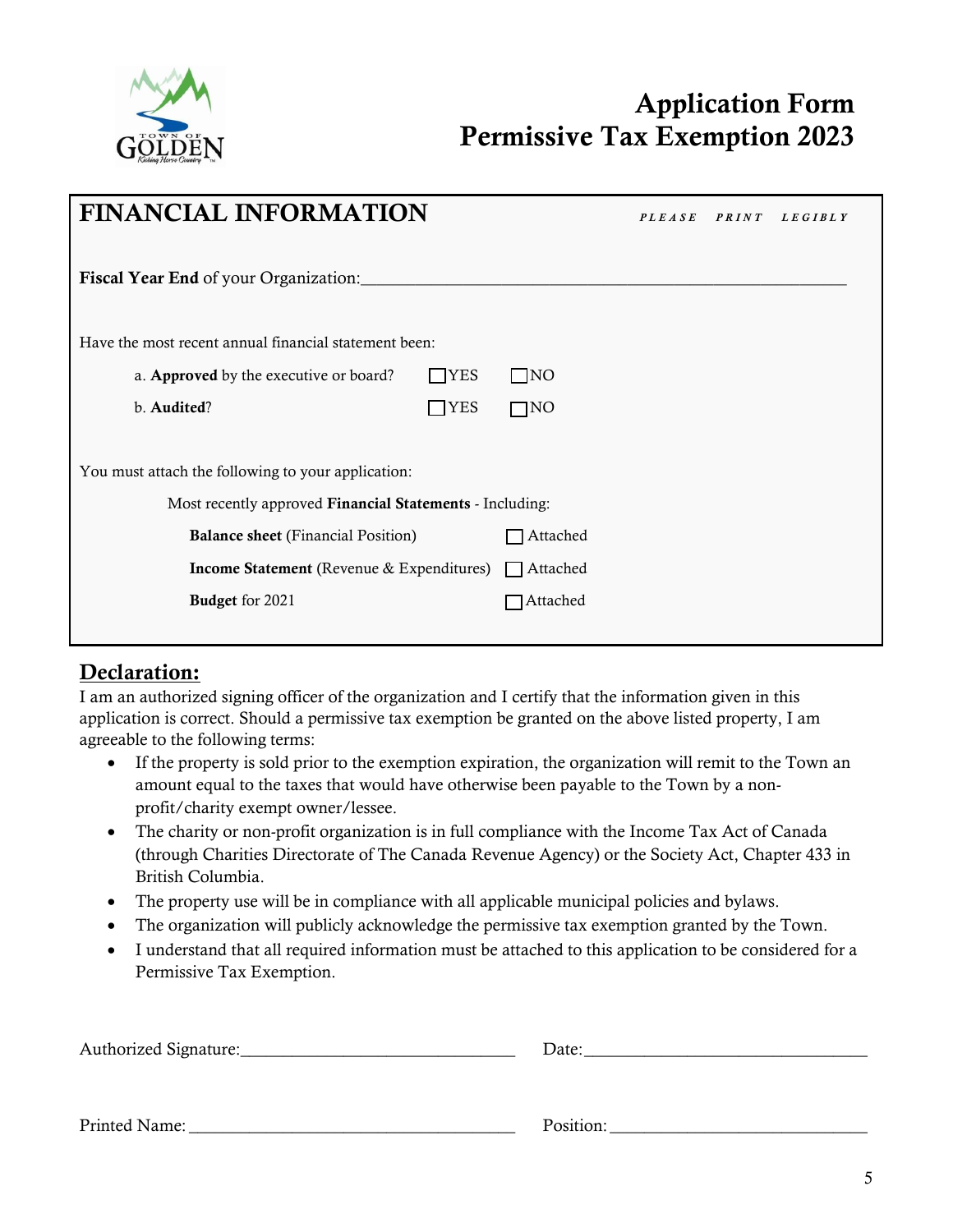## **EVALUATION CATEGORIES**

#### **All applications must meet the description of at least one of the categories below:**

#### **1. Special needs and supportive housing properties**:

a. Short term emergency or crisis protection for members of the community, supportive housing for people with special needs, halfway houses, transitional homes and group homes with supportive staff and programs

#### **2. Social service properties:**

a. Support services and programs to members of the community with special needs, who are in some way disadvantaged and need assistance in maximizing their quality of life

#### **3. Arts and Cultural facilities:**

a. Preparation and delivery of artistic and cultural events or exhibits to the public

#### **4. Educational facilities**:

a. Exemption will be equivalent to the percentage of provincial funding allotted based on Certificate of Group Classification issued by the Inspector of Independent Schools

#### **5. Athletic or recreational facilities:**

a. Provide space and equipment for the physical and mental enjoyment of the participants –

#### **6. Places of Worship**

- a. Facilities for public worship occupied by a religious organization as a tenant
- b. Land surrounding places for public worship; church halls and land surrounding them or other property attached and deemed necessary

#### **7. Affordable Housing:**

a. Non-market housing which is owned by and operated by non-profit incorporated housing societies

#### **8. Space for Community Development Organizations:**

a. Applicant or lessee provides for broad economic, informational, social or community development services, activities, and benefits for the purposes of advancing the economic, social, cultural, or environmental well-being of the community.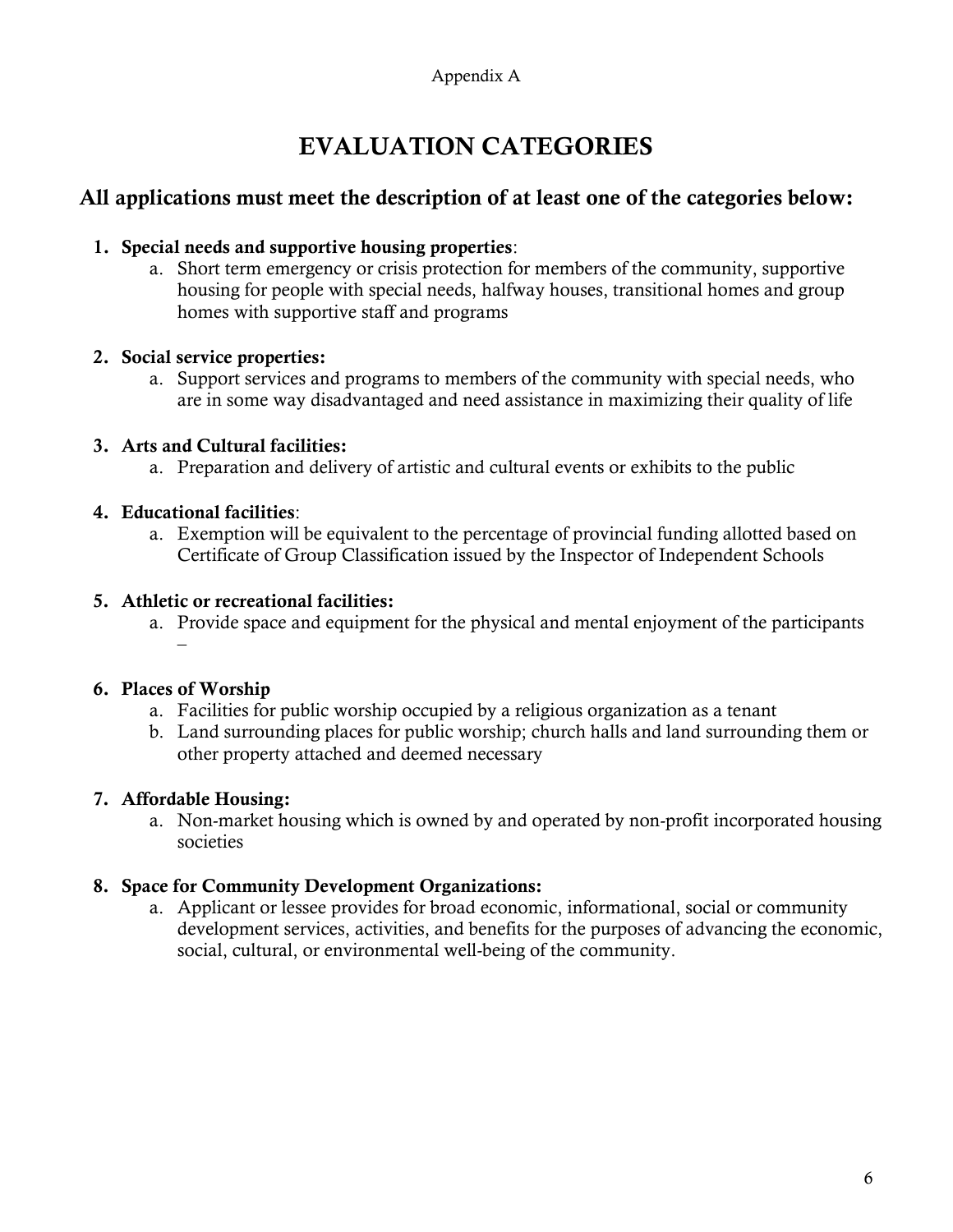

### TOWN OF GOLDEN CORPORATE POLICY

#### PERMISSIVE TAX EXEMPTION

| <b>Effective Date:</b> | Authorized By:        | Replaces:             |
|------------------------|-----------------------|-----------------------|
| April 19, 2016         | Resolution $\#16-074$ | Resolution $\#14-152$ |

#### INTENT

The purpose of this policy is to:

- 1. provide guidance in the evaluation of applications for exemption from property taxes pursuant to Section 224 of the *Community Charter.*
- 2. set out the requirements from permissive tax exemption recipients in order to continue to receive support.

#### A. BACKGROUND

Section 220 of the *Community Charter* provides for statutory tax exemptions for a range of properties including those held or used by the Province, municipalities, regional districts, libraries, hospitals, schools, cemeteries, and places for public worship. For some properties, such as those used for public worship, the statutory exemption is limited to the building and the land beneath the building – the land surrounding the building and land or ancillary buildings attached to the place of worship, may be given a permissive exemption by Council. Section 224 provides for permissive tax exemptions for properties used by a variety of non-profit organizations that provide services which Council considers directly related to the purposes of the organization. It also provides for permissive exemptions for some properties which are additional to statutory exemptions under Section 220, such as church halls or land surrounding places for public worship and privately run schools.

The *Community Charter* permits exemption from municipal taxes. Similar provisions in other taxing authority legislation extend the exemption to those levies.

Exemptions provided for in Section 224 are at the discretion of Council. There is no obligation to give the exemption.

Exemptions cannot be granted if the organization does not qualify under the *Community Charte*r.

#### B. APPLICATION AND RESPONSIBILITY

Council is responsible for:

- 1. approving this policy
- 2. approving each tax exemption request annually

The Finance Department is responsible for:

- 1. receiving and processing all permissive tax exemption applications
- 2. reviewing individual applications for tax exemptions and making recommendations to Council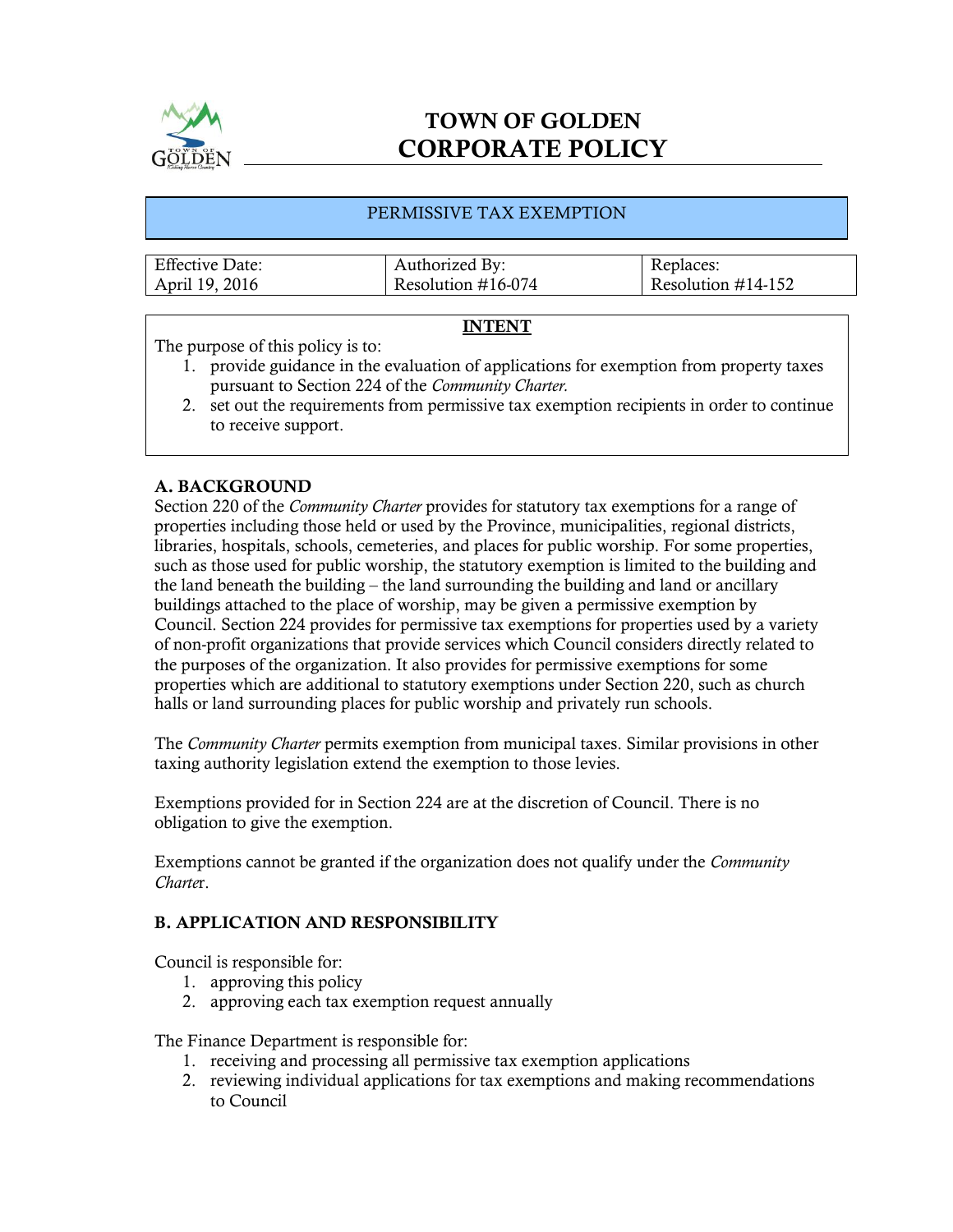#### C. POLICY RATIONALE

This policy and associated evaluation categories and guidelines identify the services and organizations which are the most complementary extensions of municipal services, and for which the burden resulting from the exemption is a justifiable expense to the taxpayers of Town of Golden. Support is ideally directed towards services the Town would consider providing given adequate resources.

#### D. STATEMENTS OF POLICY

- 1. The following information will be considered when determining whether to grant a permissive tax exemption:
	- the principal use of the property, including the services offered
	- the need for the services
	- the availability of the services
	- other funding sources
	- the use of volunteers to deliver services
- 2. A permissive tax exemption may not be granted where:
	- the organization is unable to demonstrate a need for its services
	- the organization has made no effort to obtain other funding sources for provision of services
	- the organization does not make use of volunteers to provide services
- 3. Exemptions are based on the principal use of the property, not on the charitable service of the organization as a whole.
- 4. Exemptions can only be granted to the portion of a property that meets all the requirements of this policy. The exemption may apply to the whole or part of the taxable assessed value of land, improvements or both.
- 5. The total of all permissive tax exemptions approved in the current year for the subsequent tax year will not exceed 1.25% of the current year's total budgeted property tax requisition. The permissive tax exemption values will be calculated by using the current year's assessment multiplied by the current year's tax rates. In the case where the calculated permissive exemption values for the subsequent year exceed1.25% of the current year's tax requisition, all permissive exemptions will be proportionately reduced.
- 6. Tax exemptions under section 224 will be considered every 2 years unless a bylaw specifies a longer term. The term cannot exceed ten years under section 224(4) (a) of the *Community Charter*. Applications received off cycle will be accepted and harmonized under the cap specified above and with the tax exemption cycle. All permissive tax exemptions must be renewed by application every two years on an approved form, including a copy of the organization's most recent financial statements. Exemption must not be assumed, even if obtained in a prior cycle.
- 7. Applications must be received by June  $30<sup>th</sup>$  in each applicable year for exemptions that begin in the subsequent year. Applications received after the deadline or applications which do not include all required information may not be considered.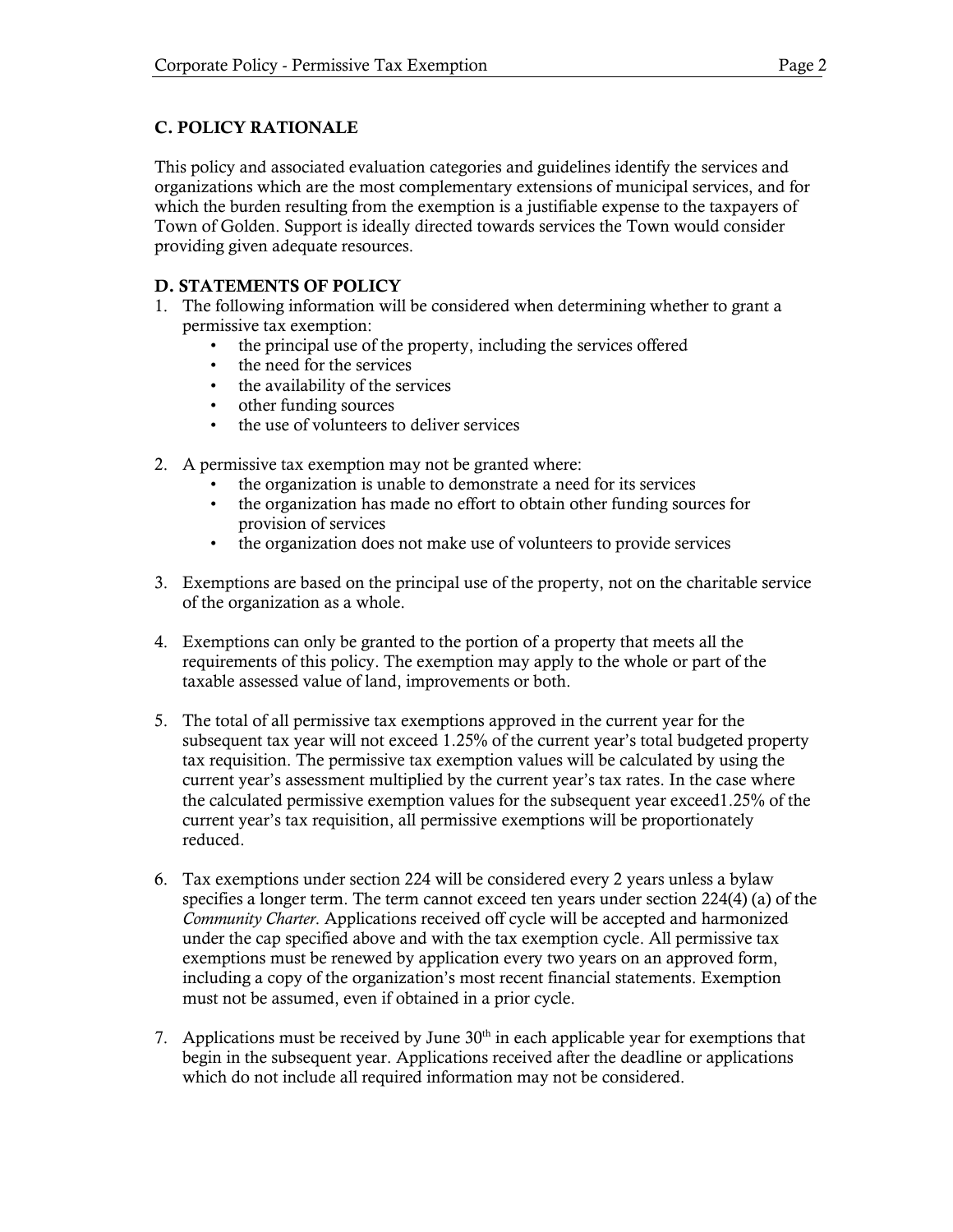- 8. A tax exemption is similar in effect to a cash grant, and therefore is subject to budget considerations.
- 9. The organization must justify the need for the services and may be required to make a presentation to Council.
- 10. The use of the property must be consistent with and in compliance with all applicable municipal policies, bylaws and legislation.
- 11. The organization must be seen to be working towards self-sufficiency by seeking funding from other sources.
- 12. The organization may be required to show evidence of ongoing, active volunteer involvement.
- 13. Only that part of the property used for non-profit activities will be considered for exemption. Commercial activities will be excluded. For clarity, society administration is considered part of the non-profit's program delivery.
- 14. Applicants must show evidence of a clear mandate and competent administration.
- 15. Applicants must not be in arrears with the Town.
- 16. Exemptions will not be granted for land held for future development or land greater than normally required for off street parking, buffer zones or to make a reasonably shaped parcel.
- 17. If the applicant leases the property, the applicant must provide the Town with a current lease. The lease must:
	- a. be for a 12 month calendar year (January to December) for the year of application;
	- b. require the lessee to pay the taxes directly to the Town; or
	- c. contain a clause confirming the permissive tax exemption is passed along to the lessee.

#### E. EVALUATION CATEGORIES

All applications must meet the description of at least one of the categories below:

- 1. Special needs and supportive housing properties: short term emergency or crisis protection for members of the community, supportive housing for people with special needs, halfway houses, transitional homes and group homes with supportive staff and programs
- 2. Social service properties: support services and programs to members of the community with special needs, who are in some way disadvantaged and need assistance in maximizing their quality of life
- 3. Arts and Cultural facilities: preparation and delivery of artistic and cultural events or exhibits to the public